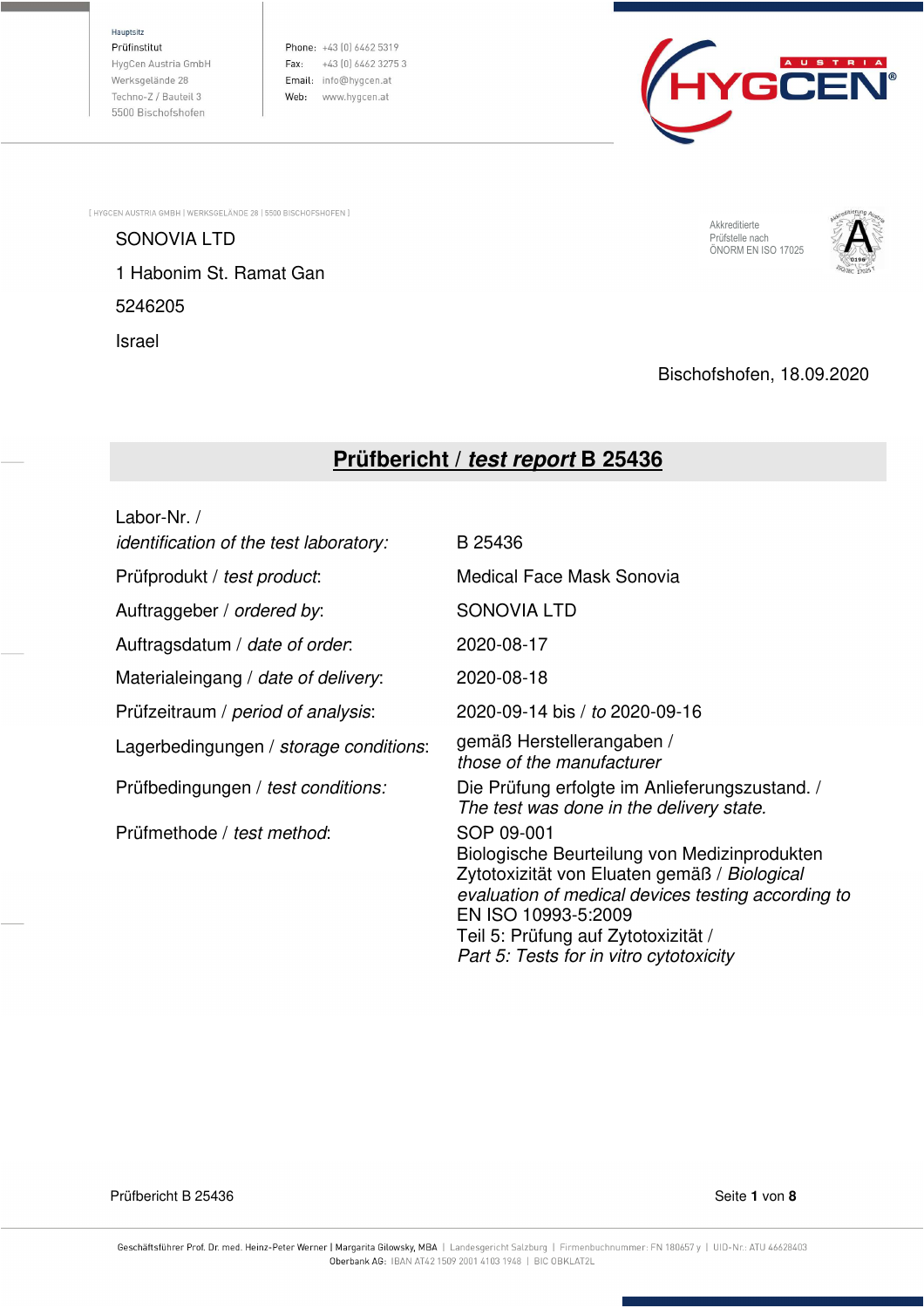

| Prüftemperatur / test temperature:                                                                          | $^{\circ}C$<br>20.0                                                                                                                                                                                          |  |  |  |  |
|-------------------------------------------------------------------------------------------------------------|--------------------------------------------------------------------------------------------------------------------------------------------------------------------------------------------------------------|--|--|--|--|
| Relative Luftfeuchtigkeit / relative humidity:                                                              | 43<br>$\frac{0}{0}$                                                                                                                                                                                          |  |  |  |  |
| Aussehen / appaerance:                                                                                      | Fotodokumentation im Anhang /<br>photo documentation in the annex                                                                                                                                            |  |  |  |  |
| Bestimmungsgemäße Anwendungsart<br>gemäß Herstellerangaben / Intended use<br>according to the manufacturer. | keine Angaben / no information                                                                                                                                                                               |  |  |  |  |
| Extraktionsbedingungen /<br>sample processing:                                                              | EN ISO 10993-12:2012                                                                                                                                                                                         |  |  |  |  |
| Extraktionsmenge und Volumen /<br>sample amount and volume:                                                 | 60 cm <sup>2</sup> Material in 10 ml Extraktionsmedium /<br>60 cm <sup>2</sup> material in 10 ml extraction medium                                                                                           |  |  |  |  |
| Extraktionsmedium / extraction medium:                                                                      | DMEM + 10% fetales Kälberserum +<br>1% Antibiotikalösung + L-Glutamin<br>(Komplettmedium) /<br>DMEM supplemented with 10% fetal bovine serum<br>and 1% antibiotic solution +l-glutamine (complete<br>medium) |  |  |  |  |
| Extraktionsdauer / duration of extraction:                                                                  | 24 h                                                                                                                                                                                                         |  |  |  |  |
| Extraktionstemperatur /<br>temperature of extraction:                                                       | $37^{\circ}$ C ± 1 $^{\circ}$ C                                                                                                                                                                              |  |  |  |  |
| Extrakt / extract:                                                                                          |                                                                                                                                                                                                              |  |  |  |  |
| pH-Werte / pH values:                                                                                       | B 25436<br>100%<br>8.20                                                                                                                                                                                      |  |  |  |  |
|                                                                                                             | B 25436<br>50%<br>8.47                                                                                                                                                                                       |  |  |  |  |
| Farbe / colour.                                                                                             | keine Veränderung / no change                                                                                                                                                                                |  |  |  |  |
| Präzipitat / precipitate:                                                                                   | keine / none                                                                                                                                                                                                 |  |  |  |  |
| Behandlung / processing:                                                                                    | keine / none                                                                                                                                                                                                 |  |  |  |  |
| Lagerung / storage:                                                                                         | nicht zutreffend / not applicable                                                                                                                                                                            |  |  |  |  |
| Kommentare / comments:                                                                                      | keine / none                                                                                                                                                                                                 |  |  |  |  |
| Prüfanforderung / test requirement:                                                                         |                                                                                                                                                                                                              |  |  |  |  |
| EN ISO 10993-5:                                                                                             | Neutral Rot / neutral red                                                                                                                                                                                    |  |  |  |  |

Zellvitalität / cell viability ≥ 70%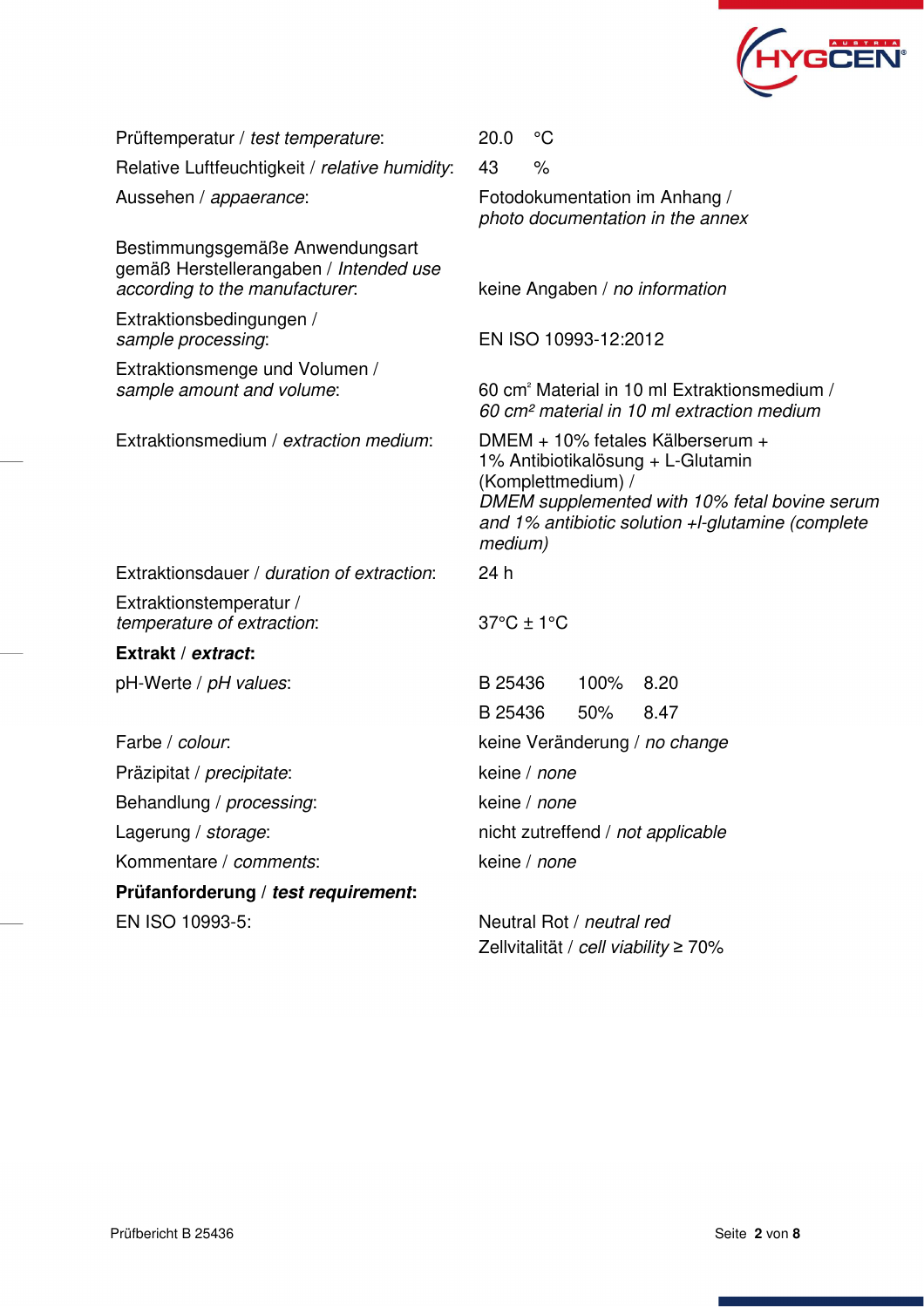

## **Materialien und Methoden / materials and methods**

| Zellkultivierung / cell culture: | Vero-Zellen (ATCC CCL-81) sind eine adhärente<br>Zelllinie des Nierengewebes einer Äthiopischen<br>Grünmeerkatze. Die Vorratshaltung erfolgt in 250 ml<br>Gewebekulturflaschen. Die Zellen werden alle 3-4<br>Tage passagiert. Nach der 80. Passage wurde die<br>Vorratshaltung aus der Stammkultur neu angelegt. Zur<br>Testung werden die Zellen in einer Konzentration von<br>0.5 x 10 <sup>6</sup> Zellen/ml in Microtiter-Zellkulturtestplatten<br>F96 eingesät und 24 h bei 37°C und 5% CO <sub>2</sub> im<br>Brutschrank inkubiert. Das Anzuchtmedium besteht<br>aus MEM mit 9% FBS sowie L-Glutamin, und                                                                                                                                         |
|----------------------------------|----------------------------------------------------------------------------------------------------------------------------------------------------------------------------------------------------------------------------------------------------------------------------------------------------------------------------------------------------------------------------------------------------------------------------------------------------------------------------------------------------------------------------------------------------------------------------------------------------------------------------------------------------------------------------------------------------------------------------------------------------------|
|                                  | 1% Antibiotikalösung (Penicillin, Streptomycin).<br>Stock cultures of Vero cells (ATCC CCL-81), an<br>adherent cell line derived from grivet kidney tissue,<br>were maintained in 250 ml culture flasks at 37°C in a<br>$5\%$ CO <sub>2</sub> atmosphere. The cells were passaged every<br>4 days into new culture flasks. Passage number was<br>kept below 80. For the test $0.5 \times 10^6$ cells/ml were<br>seeded into a 96 well microtiter culture cluster and<br>incubated for 24h at 37 $\degree$ C and 5% CO <sub>2</sub> atmosphere.<br>The culture medium consists of MEM (Minimum<br>Essential Medium) supplemented with 9% fetal calf<br>solution (Penicillin<br>1%<br>antibiotic<br>G.<br>serum,<br>Streptomycin sulfate) and L-glutamine. |
| Exposition / treatment:          | Nach 24 Stunden Kultivierung der Zellen in Multiwell-<br>Zellkulturschalen lagen die Zellen als Monolayer vor.<br>Nun wurde ein Mediumwechsel mit Testmedium<br>vorgenommen. Dazu wurde das Medium dekantiert<br>das Prüfmedium vorsichtig hineinpipettiert<br>und<br>(100 µl pro Vertiefung).<br>Eine<br>Inkubation<br>für<br>24 Stunden im Brutschrank schließt sich an.                                                                                                                                                                                                                                                                                                                                                                               |
|                                  | After 24 hours of incubation the medium was<br>exchanged with the test medium by carefully<br>decanting the medium and adding 100 µl of test<br>medium, followed by incubation for an additional<br>period of 24 hours.                                                                                                                                                                                                                                                                                                                                                                                                                                                                                                                                  |
| Extrakte / extracts:             | Extrakte werden gemäß EN ISO 10993-12:2012<br>hergestellt, wenn nicht anders beschrieben. Extrakte<br>werden normalerweise frisch vor der Prüfung<br>hergestellt. Sollte eine Lagerung notwendig sein, wird<br>der Extrakt bei -20°C gelagert (bis zu 48 Stunden),<br>danach bei -80°C (bis zu 2 Wochen).                                                                                                                                                                                                                                                                                                                                                                                                                                                |
|                                  | Extracts<br>made<br>according<br>are<br>to<br>EN ISO 10993-12:2012, unless specified otherwise.<br>Extracts are generally prepared fresh coincident with<br>the test date. In the event that storage becomes<br>necessary the extract is stored at -20 $\degree$ C (< 48h) and<br>after that at $-80^{\circ}C$ (up to 2 weeks).                                                                                                                                                                                                                                                                                                                                                                                                                          |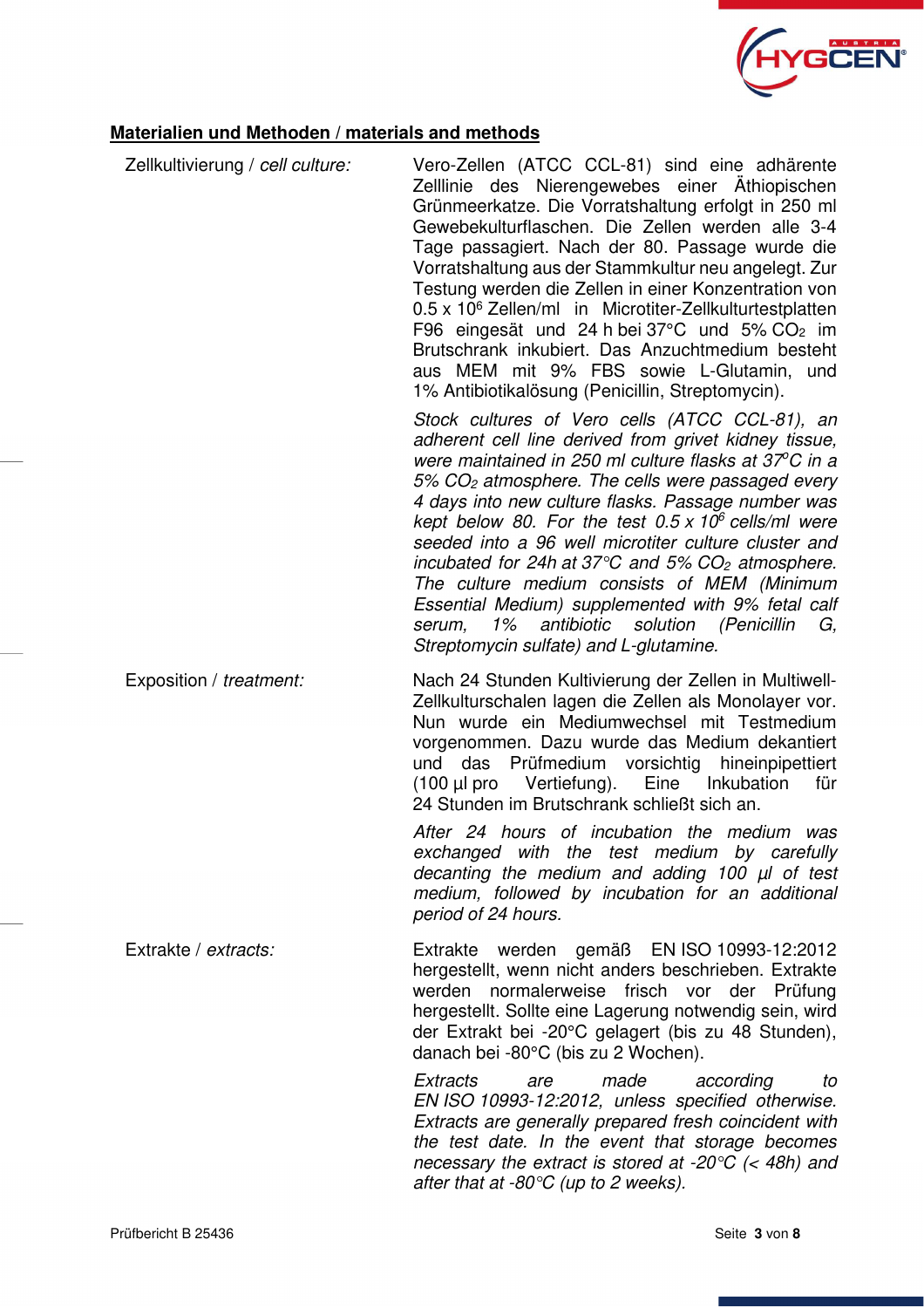

Testmedium / test medium: Das Testmedium ist der Extrakt (100%) oder eine Verdünnung davon, wie angegeben, welche mit komplettem Zellmedium hergestellt wurde.

The test medium is either the neat extract (100%) or a dilution thereof prepared with complete cell culture medium, as indicted.

Neutral Rot Methode / neutral red method: Vitale Zellen nehmen den Farbstoff Neutralrot auf. Tote Zellen können den Farbstoff nicht aufnehmen und bleiben ungefärbt. Die Farbintensität der Eluationslösung wird photometrisch gemessen.

Viable cells incorporate the dye neutral red. Dead cells do not incorporate the dye and remain unstained. The degree of uptake can be followed by photometrically measuring the release of neutral red upon elution from the cells.

Kontrollen Neutral Rot Methode / controls neutral red method: Als Negativkontrolle wurde Zellmedium ohne Prüflösung inkubiert. Zur Überprüfung der Sensitivität des Testsystems wurde zusätzlich als Positivkontrolle 0,15mg/ml Natriumdodecylsulfat (SDS) in DMEM Kulturmedium im Test eingesetzt.

Negative controls were cells incubated with DMEM medium without any additions. Positive controls were incubated with a 0.15 mg/ml sodium dodecyl sulfate (SDS) in DMEM medium.

Neutral Rot Ergebnisauswertung /

neutral red result evaluation: Die optische Dichte (A560) von 12 Parallelansätzen (Wells) wird ermittelt. Eine Zellvitalität von weniger als 70% bezogen auf die Negativkontrolle gilt als signifikant zytotoxisches Ergebnis.

> Optical density (A560) of 12 wells was determined. A viability of less than 70% relative to the negative control is considered to be cytotoxic result.

#### **Abkürzungen / abbreviations**

| <b>DMEM</b>                | Dulbecco's Modified Eagle's Medium | Dulbecco's Modified Eagle's Medium   |
|----------------------------|------------------------------------|--------------------------------------|
| <b>ATCC</b>                | American Type Culture Collection   | The American Type Culture Collection |
| ml                         | Milliliter                         | <i>Millilitre</i>                    |
| μI                         | Mikroliter                         | Microliter                           |
| <b>Optische Dichte (A)</b> | Absorption (A)                     | Absorbance (A)                       |
| <b>FBS</b>                 | Fötales Kälberserum                | <b>Fetal Bovine Serum</b>            |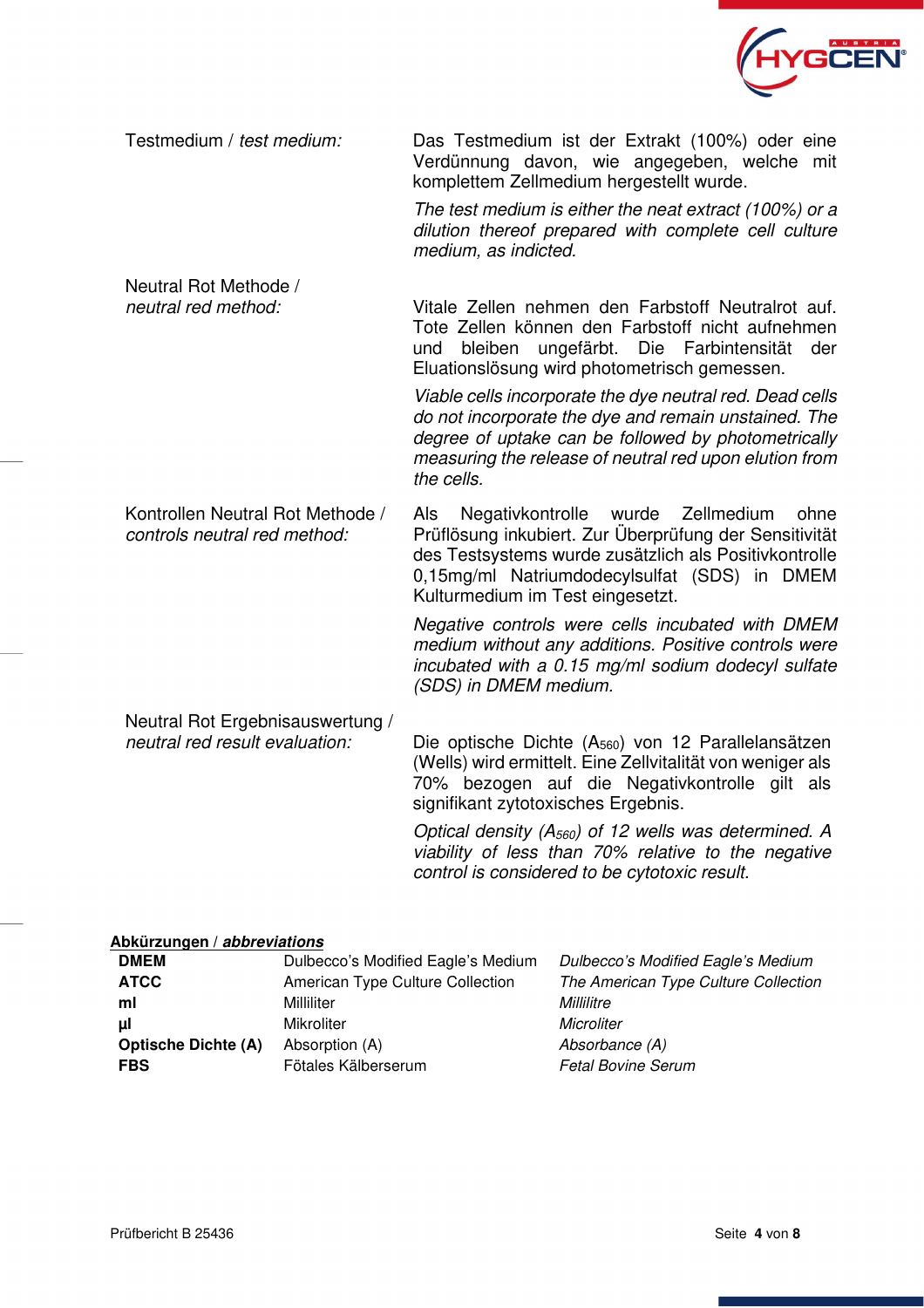

# **Abbildung 1 / Figure 1: Boxplot der Zellvitalität Neutral Rot / Boxplot of the cell viability neutral red B 25436**



**neg. control pos. control B 25436 50%**

 $\qquad \qquad \blacksquare$ 

 $0,000 -$ 0,050 0,100 0,150 0,200 0,250

 $N = 12$ 

Д.,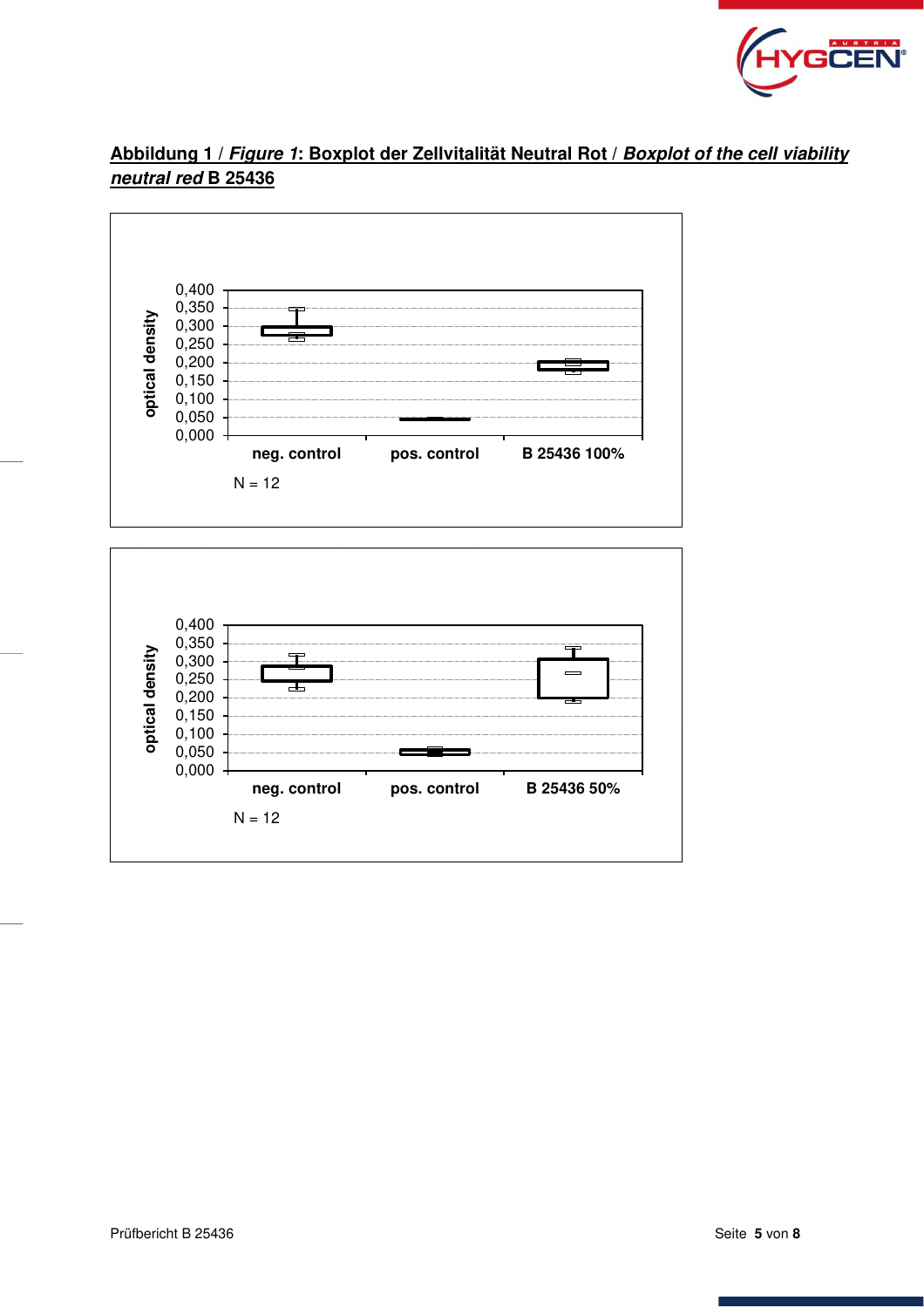

### **Tabelle 1 / Table 1: Deskriptive Statistik Neutral Rot / Descriptive statistics neutral red B 25436**

|                         | N  | Durch-<br>schnitt /<br>mean | Zell-<br>vitalität /<br>cell vitality<br>$(\%)$ | <b>Minimum</b> | <b>Maximum</b> | Standard-<br>abweichung /<br>standard<br>deviation | $p$ -value <sup>1</sup>  |
|-------------------------|----|-----------------------------|-------------------------------------------------|----------------|----------------|----------------------------------------------------|--------------------------|
| Neg.<br>Kontrolle /     |    |                             |                                                 |                |                |                                                    |                          |
| neg.<br>control         | 6  | 0.292                       | 100.00                                          | 0.265          | 0.348          | 0.031                                              | $\overline{\phantom{0}}$ |
| Pos.<br>Kontrolle /     |    |                             |                                                 |                |                |                                                    |                          |
| pos.<br>control         | 9  | 0.046                       | 15.65                                           | 0.045          | 0.046          | 0.000                                              | $\overline{\phantom{a}}$ |
| <b>B</b> 25436<br>100 % | 12 | 0.193                       | 66.10                                           | 0.174          | 0.207          | 0.011                                              | 0.9947                   |
| <b>B</b> 25436<br>50%   | 12 | 0.260                       | 95.49                                           | 0.190          | 0.338          | 0.057                                              | 0.9998                   |

Verifizierung des Verfahrens OD der Blindprobe ≥ 0,3 Differenz der Mittelwerte der Negativkontrolle am linken und rechten Rand ± 15%.

Verification of the process:

OD of blind value  $\geq 0.3$ 

Difference of the mean values of the negative control on the left and right edge  $\pm$  15%.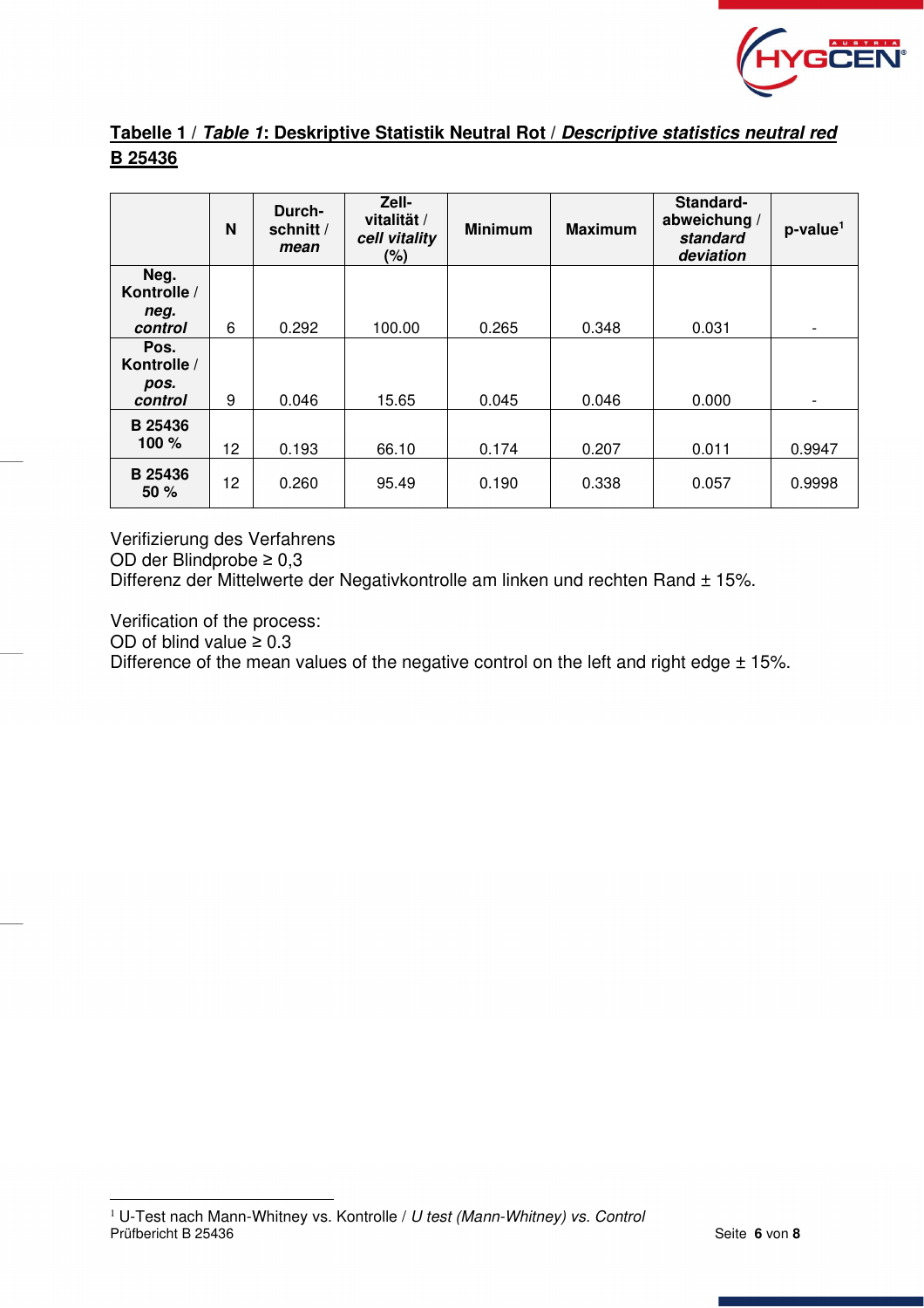

**Schlussfolgerung /** 

**conclusion:** Bei 50% Extrakt des Produktes **Medical Face Mask Sonovia**  resultierte in einer Zellvitalität von mehr als 70 % im Vergleich zur Kontrolle und ist deshalb als nicht zytotoxisch zu bewerten.

> The extract of 50% the product **Medical Face Mask Sonovia** resulted in a cell vitality of more than 70 % in comparison to the control and can therefore be considered to be not cytotoxic.

Archivierung /

Archiving: Eine Ausfertigung des Berichtes wird zusammen mit den Rohdaten im Archiv der HygCen Austria GmbH aufbewahrt. / A copy of this report is kept together with the raw data in the archive of HygCen Austria GmbH.

Hinweis / Note: Der vorliegende Prüfbericht bezieht sich ausschließlich auf die dem Labor vorliegenden Prüfgegenstände. Jede auszugsweise Vervielfältigung bedarf der schriftlichen Genehmigung durch die HygCen Austria GmbH. / The present test report refers exclusively to the test objects available to the laboratory. Any duplication in extracts requires the written permission of HygCen Austria GmbH.

Prof. Dr. med. H.-P. Werner Technischer Leiter / technical manager

Monika Feltgen Stellvertretender technischer Leiter / vice technical manager